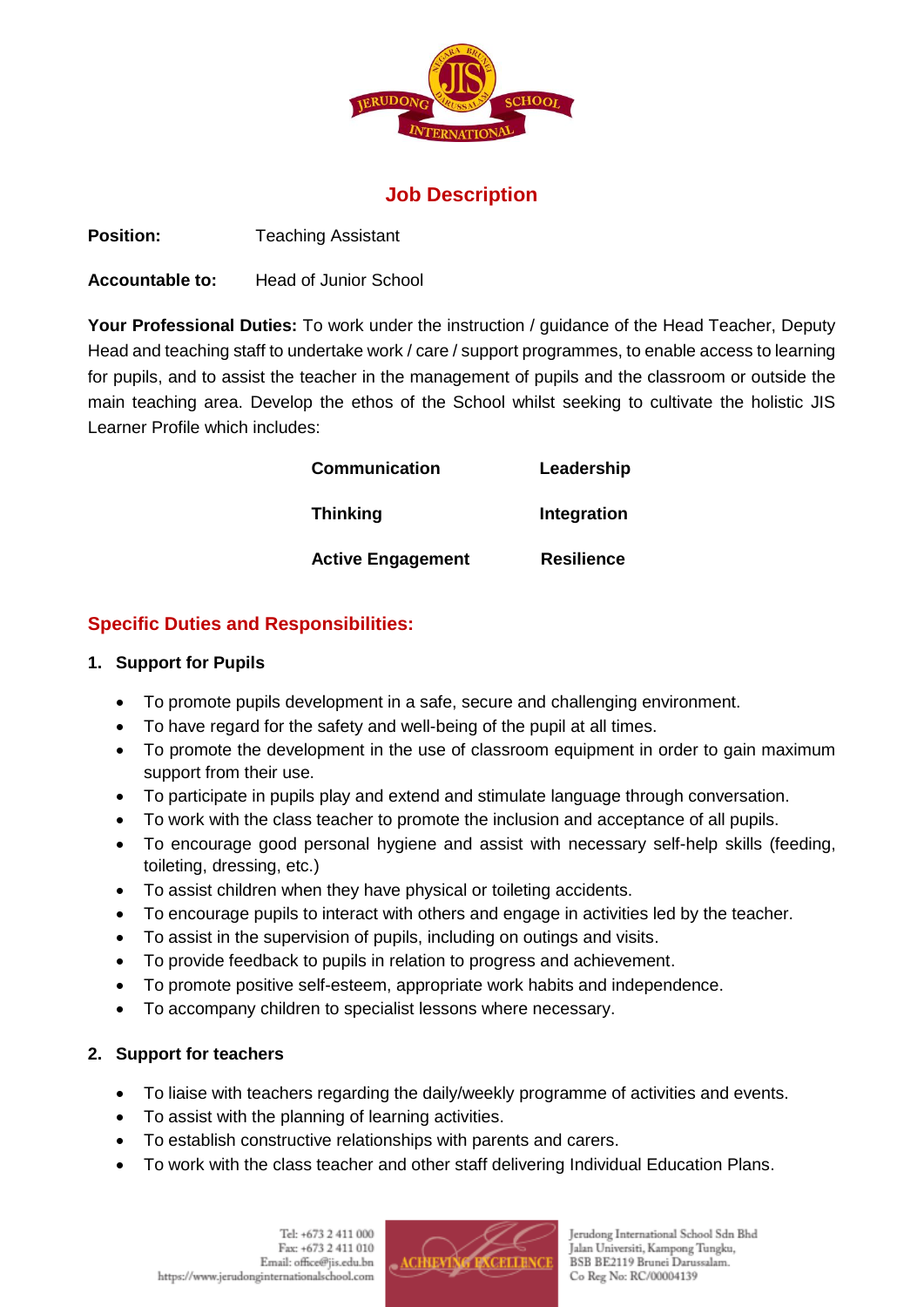

- To assist in the general preparation and tidying of the classroom set out, prepare, use and tidy equipment after use.
- To be aware of pupil problems / progress / achievements and report to the teacher as agreed.
- To support pupil record keeping and assessment as requested.
- To provide clerical support e.g. photocopying, filing, receiving and collection / passing money to the school secretary.
- To promote good behaviour, dealing promptly with conflict and incidents in line with school policies and to encourage pupils to take responsibility for their own behaviour, promoting selfcontrol and independence.

### **3. Support for the Curriculum**

- To undertake structured and agreed learning activities, supporting pupils to understand instructions and adjusting activities according to pupil responses.
- To support pupils in the use of ICT as directed, developing pupils competence and independence in its use.
- To set out, prepare and maintain equipment / resources required to meet the lesson plans or relevant learning activity and assist pupils in their use.

## **4. Support for the School**

- To be aware of and comply with policies and procedures relating to Child Protection, Health and Safety, Fire and Evacuation, and Confidentiality, reporting any concerns to the designated / appropriate person.
- To assist the class teacher in the taking, storing and use of photographs to support the curriculum or school events.
- To assist with the general supervision of pupils when required.
- To be aware of what is happening day to day in school by checking the firefly / school calendar page.
- To assist with pupil first aid / welfare duties, looking after children who are unwell and clear up after their illness, liaising with parents / staff (including the school nurse) in the absence of the school secretary.
- To work as a member of the staff team in all relevant activities to develop the school / to contribute to the overall ethos / aims of the school.
- To participate in training and relevant professional development as required.
- To accompany teaching staff and pupils on visits, trips and out of school activities as required and take responsibility for a group or individual under the supervision of the class teacher / head of school.

### **Note :**

- The Teaching Assistant may be called upon to perform other duties that the Head of Junior School considers reasonable.
- This job description may be reviewed throughout the school year. In addition, it may be amended at any time after negotiation with you.

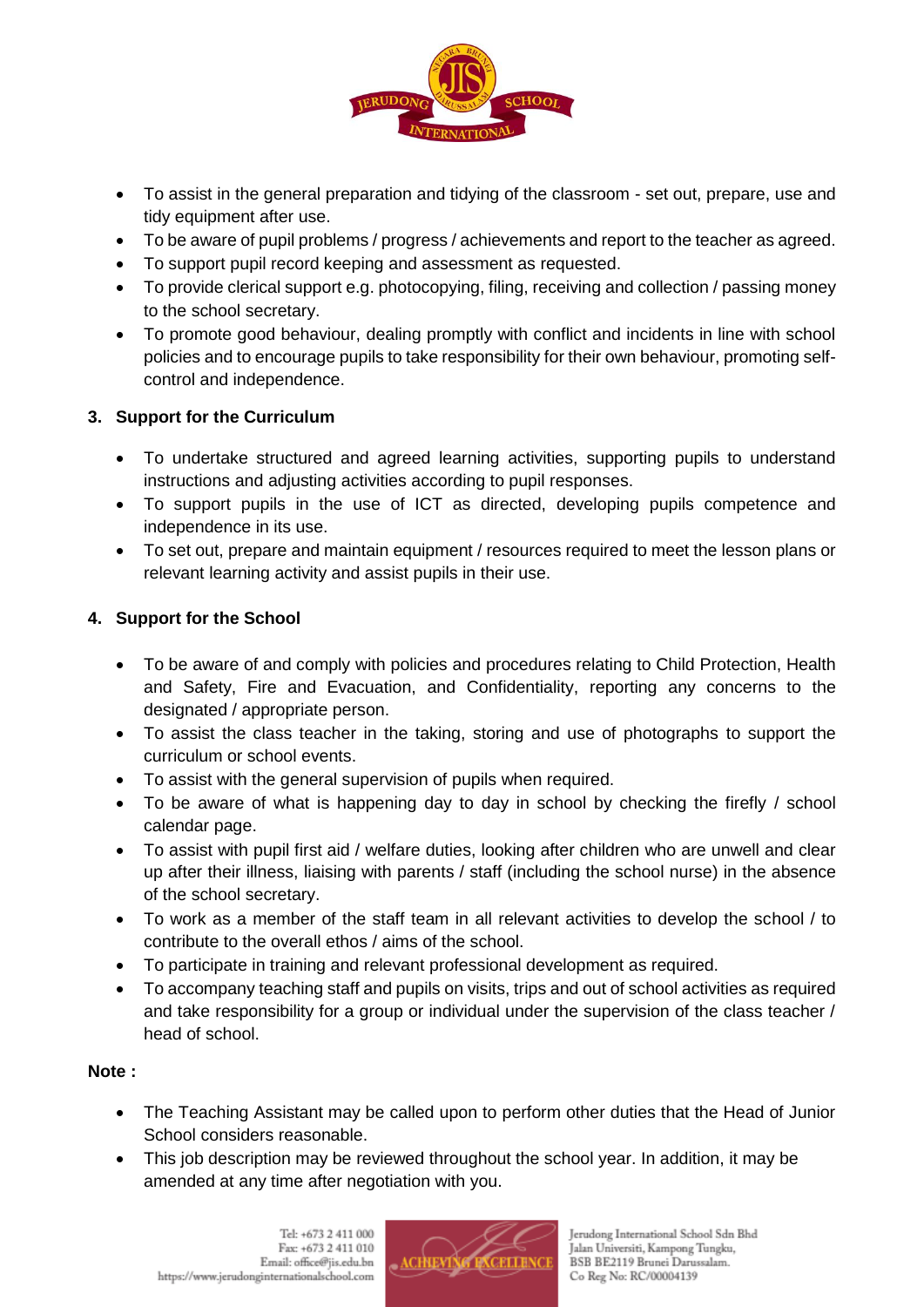

### **Working Hours**

### **Monday – Thursday**

7.15am – 3.00pm

Break: At break time when not on duty. Lunch to be taken during lunch time when not on duty.

#### **Friday**

7.15am – 12 noon

For the purpose of PD, team planning, in house training, staff meeting, the TA / HLTA will be required to come to School from 2pm – 3:30pm.

The TA recognises that he/she should be present until after the last lesson in the Junior School.

## **PERSON SPECIFICATION FOR THE ROLE OF LEARNING SUPPORT TUTOR / INDIVIDUAL LEARNING ASSISTANT / TEACHING ASSISTANT**

| <b>Criteria</b>                    | <b>Essential</b>                                                                                                                                                                                                                                                                                                                                                                                                                                                                                                                                                   | <b>Desirable</b>                                                                                                                                                                       |
|------------------------------------|--------------------------------------------------------------------------------------------------------------------------------------------------------------------------------------------------------------------------------------------------------------------------------------------------------------------------------------------------------------------------------------------------------------------------------------------------------------------------------------------------------------------------------------------------------------------|----------------------------------------------------------------------------------------------------------------------------------------------------------------------------------------|
| <b>Qualifications</b>              | Diploma or Degree                                                                                                                                                                                                                                                                                                                                                                                                                                                                                                                                                  | Other professional<br>qualifications                                                                                                                                                   |
| Knowledge and<br><b>Experience</b> | Recent experience of<br>working in a school<br>Experience of working with<br>$\bullet$<br>children/young people<br>Experience of relevant age<br>group<br>An understanding of the<br>varied needs of children as<br>they develop socially and<br>academically<br>Excellent understanding of<br>Safeguarding and Child<br>Protection policies and<br>practices<br>A standard of written and<br>spoken English that<br>supports pupils' learning<br>A knowledge of behaviour<br>$\bullet$<br>management techniques<br>that support school and<br>classroom practices | Experience in more than<br>one school<br>Experience of developing<br>the practice of others<br>Experience of working with<br>children with special needs<br><b>Proficient ICT user</b> |